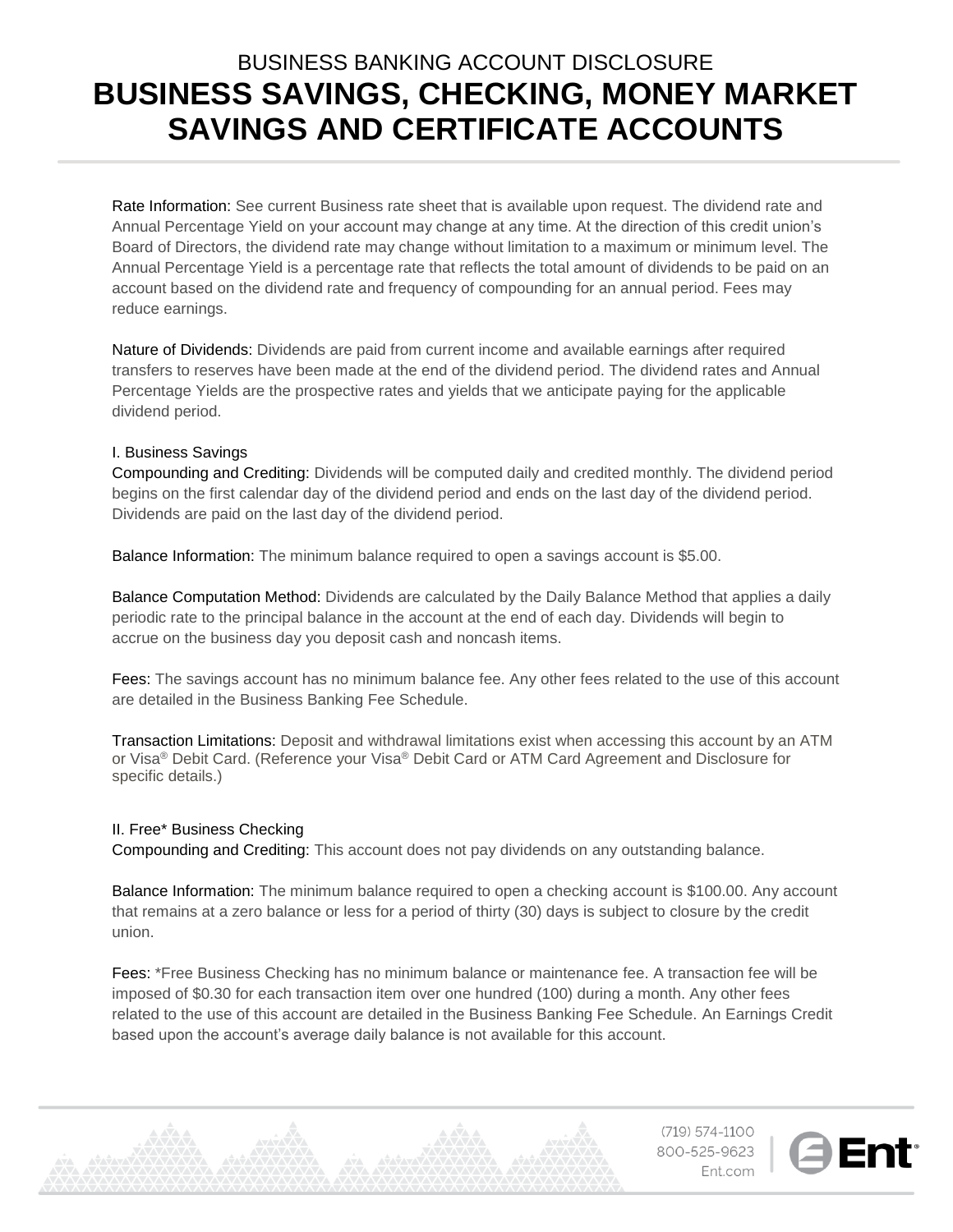Transaction Limitations: Deposit and withdrawal limitations exist when accessing this account by an ATM or Visa® Debit Card. (Reference your Visa® Debit Card or ATM Card Agreement and Disclosure for specific details.)

## III. Business Dividend Checking

.

2

 Compounding and Crediting: Dividends will be computed daily and credited monthly. The dividend period begins on the first calendar day of the dividend period and ends on the last day of the dividend period. Dividends are paid on the last day of the dividend period

Balance Information: The Business Dividend Checking is a tiered rate account. The minimum balance required to open a checking account is \$100.00. Any account that remains at a zero balance or less for a period of thirty (30) days is subject to closure by the credit union.

Balance Computation Method: Dividends are calculated by the Average Balance Method that totals the ending balance for each day in the dividend period and divides the result by the total number of days in the dividend period. A daily periodic rate is applied to the average balance for the number of days in the dividend period. Dividends will begin to accrue on the business day you deposit cash and noncash items.

 account is under \$[5,000.00](https://5,000.00) or the combined average daily balances in your business savings, checking, each transaction item over three hundred fifty (350) during a month. Any other fees related to the use of this account are detailed in the Business Banking Fee Schedule. An Earnings Credit based upon the Fees: A \$10.00 monthly maintenance fee is assessed if the average daily balance in your checking money market and certificate accounts is under \$[20,000.00](https://20,000.00). A transaction fee will be imposed of \$0.30 for account's average daily balance is not available for this account.

Transaction Limitations: Deposit and withdrawal limitations exist when accessing this account by an ATM or Visa® Debit Card. (Reference your Visa® Debit Card or ATM Card Agreement and Disclosure for specific details.)

#### IV. Business Analysis Checking

Compounding and Crediting: This account does not pay dividends on any outstanding balance.

 Balance Information: The minimum balance required to open a checking account is \$100.00. Any account that remains at a zero balance or less for a period of thirty (30) days is subject to closure by the credit union.

 Fees: A \$12.00 monthly maintenance fee is assessed on this account. The following transaction fees will be imposed: \$0.15 for each withdrawal transaction item, \$0.20 per deposit ticket and \$0.09 per deposit transaction item. Any other fees related to the use of this account are detailed in the Business Banking Fee Schedule. An Earnings Credit based upon the account's average daily balance will apply to this account. The Earnings Credit is computed on a monthly basis by applying a designated earnings rate to the average daily balance for the month. The designated earnings rate may change at any time at the direction of this credit union's Board of Directors. The Earnings Credit earned can only be used to offset fees assessed to the account for the same monthly period. Earnings Credits will not carry over to the next monthly period or be credited to the account.

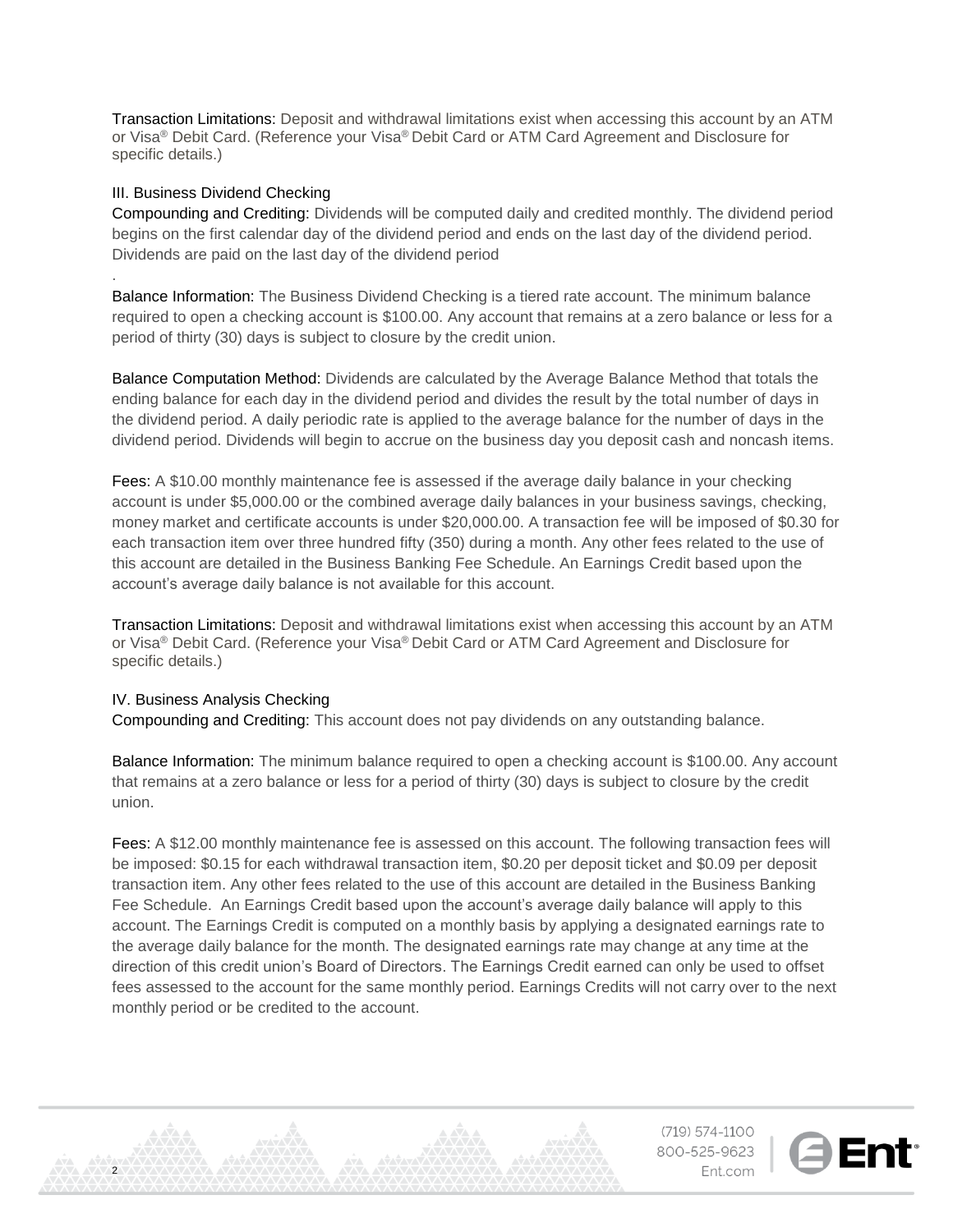Transaction Limitations: Deposit and withdrawal limitations exist when accessing this account by an ATM or Visa® Debit Card. (Reference your Visa® Debit Card or ATM Card Agreement and Disclosure for specific details.)

 and credited monthly. The dividend period begins on the first calendar day of the dividend period and ends on the last day of the dividend period. Dividends are paid on the last day of the dividend period. V. Business Money Market Savings Compounding and Crediting: Dividends will be compounded daily

Balance Information: The money market savings is a tiered rate account. The minimum balance required to open a money market savings account is \$100.00.

 daily periodic rate to the principal balance in the account at the end of each day. Dividends will begin to Balance Computation Method: Dividends are calculated by the Daily Balance Method, which applies a accrue on the business day you deposit cash and noncash items.

Fees: An \$8.00 monthly maintenance fee is assessed if the average daily balance in your money market savings account is under [\\$5,000.00](https://5,000.00). Any other fees related to the use of this account are detailed in the Business Banking Fee Schedule. An Earnings Credit based upon the account's average daily balance is not available for this account.

Transaction Limitations: Deposit and withdrawal limitations exist when accessing this account by an ATM or Visa® Debit Card. (Reference your Visa® Debit Card or ATM Card Agreement and Disclosure for specific details.)

 Yields are normally fixed and will be in effect for the term of the account. Any certificate offered by us is forth for each account. The Annual Percentage Yield is based on the assumption that dividends will VI. Certificate Accounts Rate Information: The dividend rate and Annual Percentage Yield on certificates offered may change at any time. At the direction of this credit union's Board of Directors, the dividend rate may change without limitation to a maximum or minimum level. The Annual Percentage Yield is a percentage rate that reflects the total amount of dividends to be paid on an account based on the Dividend rate and frequency of compounding for an annual period. Dividend rates and Annual Percentage subject to the terms of the Certificate Agreement, change or renewal notice, and the specific terms set remain on deposit until maturity. Any withdrawal would result in a reduction of earnings. Rates vary by term and product. Current rate information is available upon request at Ent.com.

 Annual Percentage Yields are the prospective rates and yields that Ent anticipates paying for the Nature of Dividends: Dividends are paid from current income and available earnings after required Transfers to reserves have been made at the end of the dividend period. The Dividend Rates and applicable dividend period.

 Compounding and Crediting: Dividends will be compounded and credited monthly. The dividend period begins on the first calendar day of the dividend period and ends on the last day of the dividend period. Dividends are paid on the last day of the dividend period.

 Balance Information: The minimum balance required to open a certificate is \$500.00. A priority certificate requires a \$[5,000.00](https://5,000.00) minimum opening balance.

3

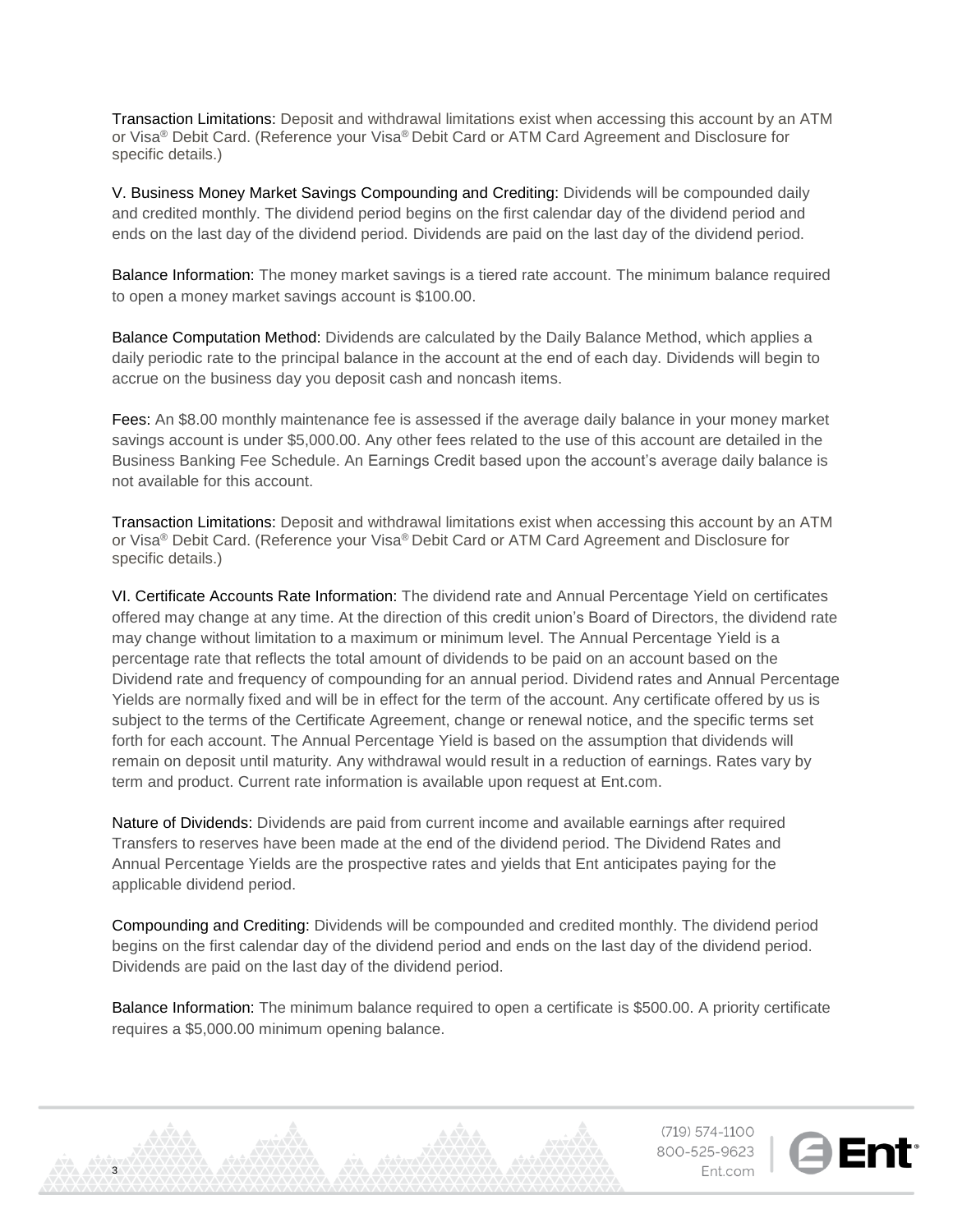daily periodic rate to the principal balance in the account at the end of each day. Dividends will begin to Balance Computation Method: Dividends are calculated by the Daily Balance Method, which applies a accrue on the business day you deposit cash and noncash items.

Fees: There are no fees related to the use of this account.

Transaction Limitations: After your certificate account is opened, you may not add funds to your account, but you may make withdrawals of dividends from your account. Please consult a tax advisor.

 Maturity: Your account will mature at the end of the term or at the maturity date set forth on your certificate or disclosed on the renewal notice. You will have six (6) calendar days after the maturity date to Certificate, account receipt or renewal notice. At maturity, all accounts are automatically renewable for an identical term at the current appropriate dividend rate. Exceptions will be specifically stated on your withdraw funds without penalty.

 Penalties: We may impose a penalty if you withdraw any of the principal before the maturity date or the early withdrawal penalty is ninety (90) days' forfeiture of dividends. For certificates and IRA certificates certificates with a maturity of thirty-six (36) months or greater, the early withdrawal penalty is three dividends that have been or would be earned on the account. It applies whether or not the dividends have been earned. If the account has not yet earned enough dividends, the penalty will be all dividends earned with the remaining portion deducted from the principal. renewal date. For certificates and IRA certificates with maturity of one (1) year or less, the amount of the with maturity of more than one (1) year but less than thirty-six (36) months, the amount of the early withdrawal penalty is one hundred eighty (180) days' forfeiture of dividends. For certificates and IRA hundred sixty-five (365) days' forfeiture of dividends. The penalty is calculated as a forfeiture of part of the

# AVAILABLE EARNINGS AT THE END OF THE DIVIDEND PERIOD. FEDERAL LAW PROHIBITS THE GUARANTEE OF DIVIDENDS SINCE DIVIDENDS ARE BASED ON

A transaction item, referenced in this disclosure, is any electronic or paper item that is debited (withdrawal) or credited (deposit) to your account. Transaction items include but are not limited to the following: deposit tickets, single checks included in a deposit, deposits or withdrawals originated through an automated clearing house (ACH), an ATM, in person or by a call center representative and paid checks issued from the account. Transfers initiated through an ATM, Online or Telephone banking and transfers between accounts at Ent are not included in the per item fee calculation referenced earlier.

For additional information related to your business account, please reference "Important Account Information for Our Members," Membership and Account Agreement.